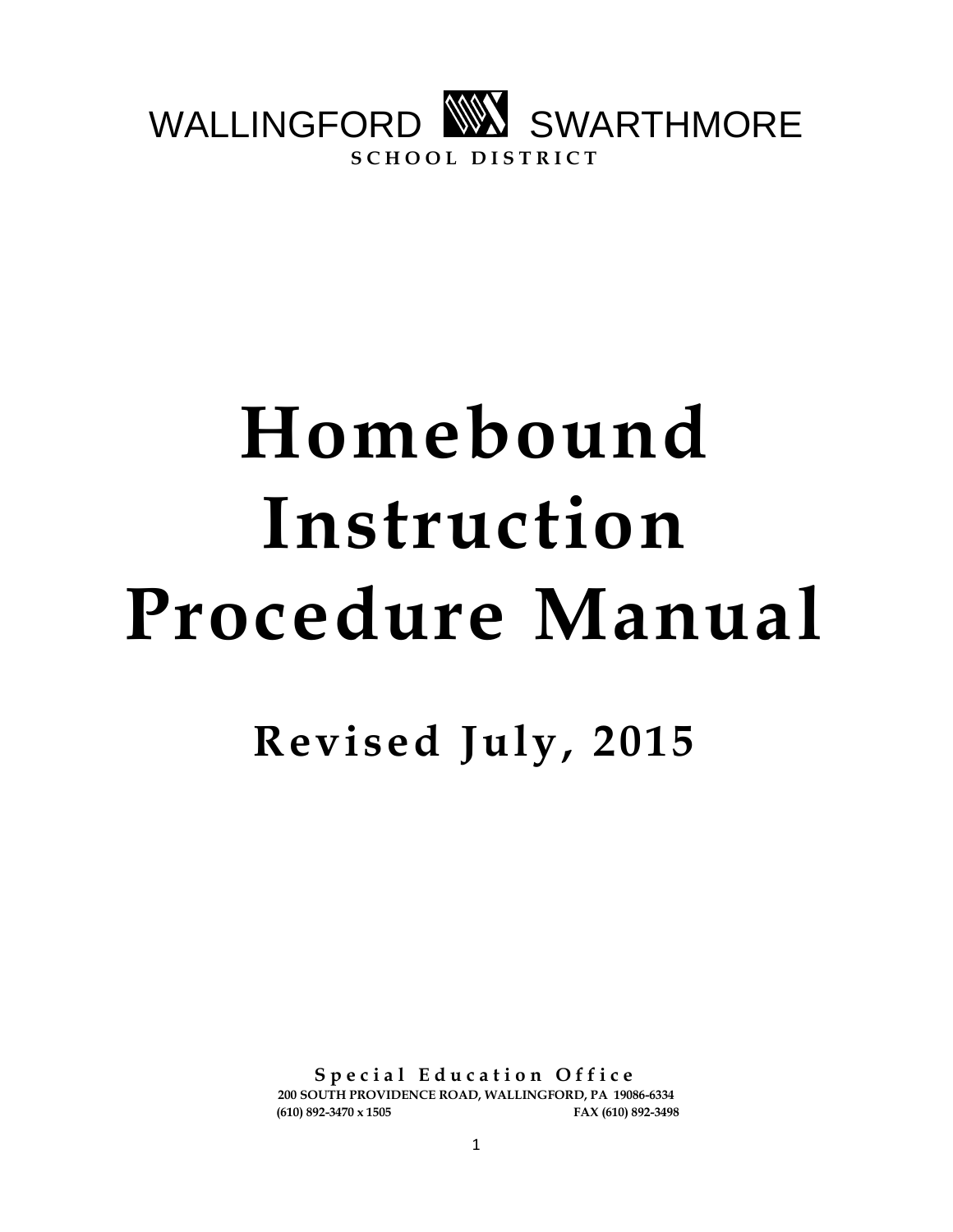# Homebound Procedure Manual

## **Table of Contents**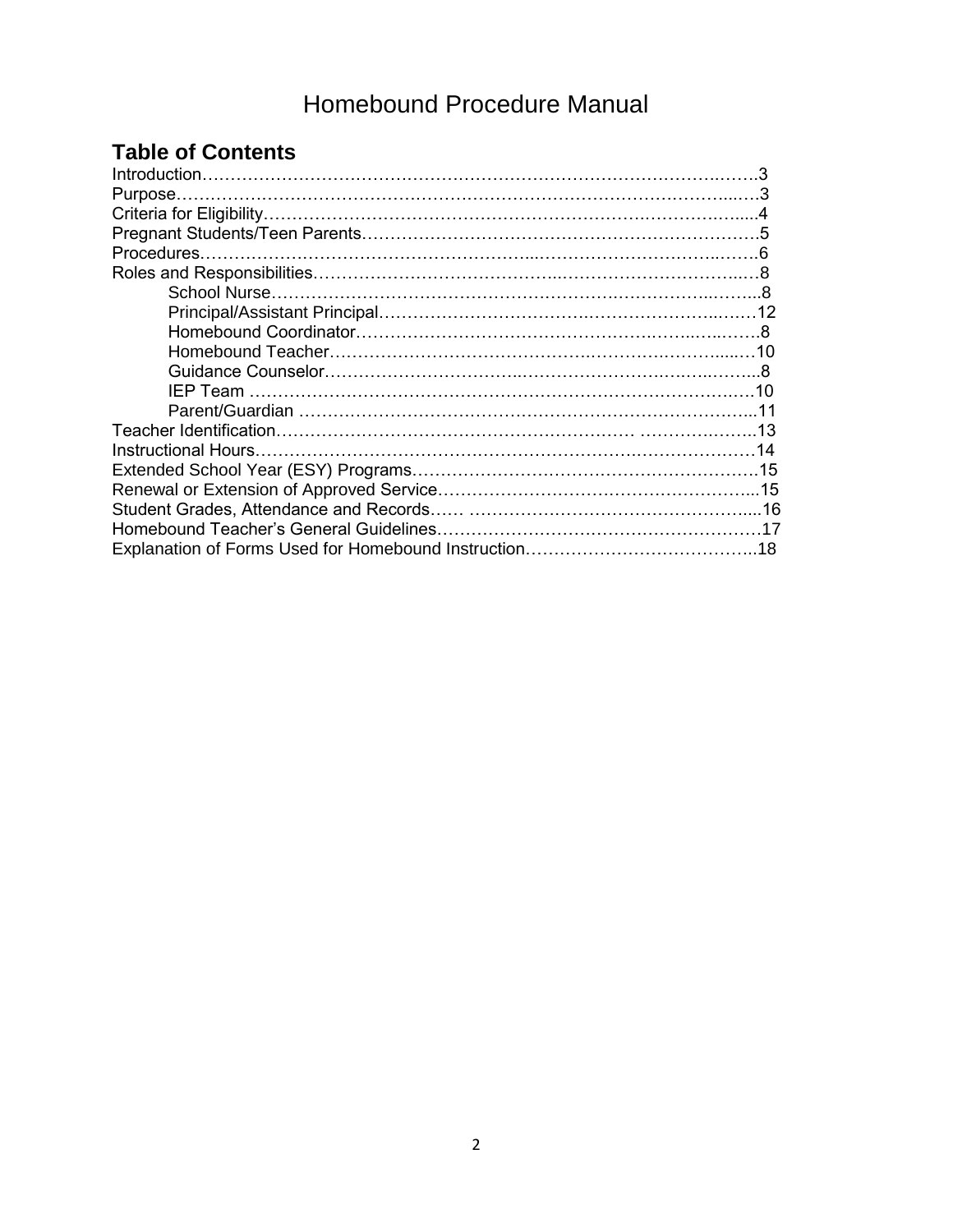## **Introduction**

Homebound Instruction is a service a school district *may* provide during a temporary period of excused absence not to exceed three months. Excusal from school attendance during this period *may* be granted, "...upon receipt of satisfactory evidence of mental, physical or other urgent reasons, but the term 'urgent reasons' shall be strictly construed and does not permit irregular attendance." (22 PA. CODE CH. 11 Sec. 25). Homebound instruction is provided for temporary and urgent reasons; it is not a long-term solution. Students on homebound instruction generally are confined to home or a care unit. The School District will not grant requests for partial day Homebound Instruction. A doctor does not "order" homebound instruction but rather provides the diagnosis to enable the school district to make an informed decision on how to best to provide for the student's education.

Homebound Instruction should be used as a last resort after all other options (i.e. modified schedule, work packets, online options, etc.) have been exhausted. *Homebound Instruction is not intended, nor can it be construed, as a method of delivering a full curriculum and may not provide sufficient grades/credits for promotion.* Whether or not a student earns a grade or credit for work done while on Homebound Instruction is based on the school team's review of the Educational Plan and the work submitted.

Homebound Instruction is not a special education placement. However, students with Individual Education Plans (IEP) may receive Homebound Instruction during a temporary excused absence from school attendance after which they will return to school. Homebound Instruction is not to be confused with *"Instruction Conducted in the Home"*, which is included in the definition of special education located in the federal regulations (34 CFR §300.39(a)(i)) and is recognized as a placement option on the continuum of alternative placements for students with disabilities (34 CFR §300.115). This option is restricted to students who, because of a severe medical condition or mobility impairment, are unable to leave home to attend school.

Homebound Instruction is also not to be confused with "*Home Schooling"*. Section 1327.1 of the Pennsylvania School Code provides for a home education program designed to permit a parent, guardian or legal custodian ("supervisor") who has a high school diploma or its equivalent to conduct a home education program for his or her child or children.

When a school district provides homebound instruction, certain [laws and regulations](http://www.portal.state.pa.us/portal/server.pt/community/homebound_instruction/20918/laws_and_regulations/1166427) apply. Students may be *eligible* for Homebound Instruction, but are not *entitled* to it and therefore there are no make-up sessions or compensatory services provided.

## **Purpose**

The purpose of Homebound Instruction is to provide students with some level of instructional services during a temporary period of absence so that upon return to school they can re-engage successfully with their instructional program.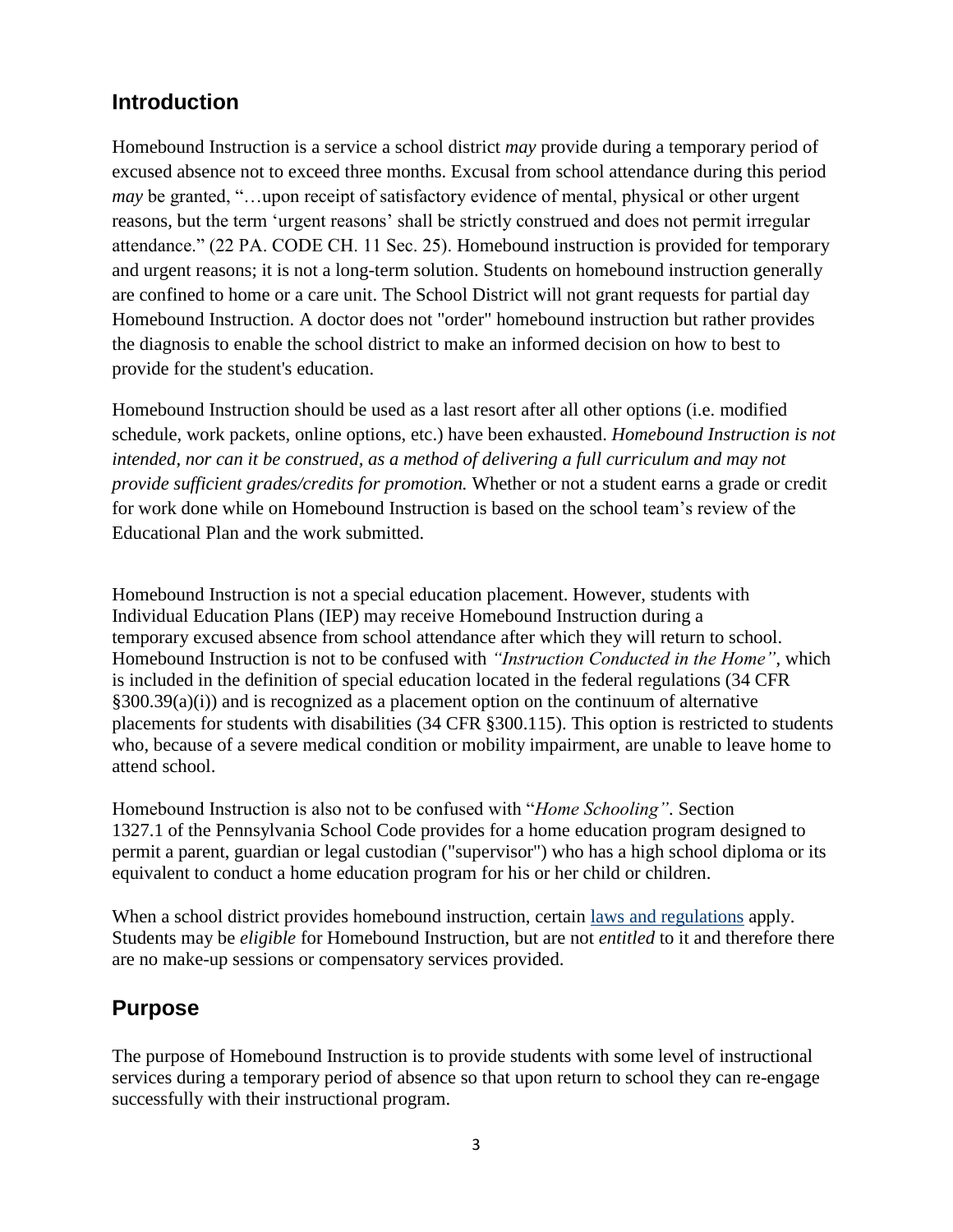## **Criteria for Eligibility**

1. A student may be excused from school attendance and provided Homebound Instruction for a period not to exceed three (3) months, providing the following criteria are met.

a. The parent /guardian must document urgent reasons by providing medical documentation from a physician for an acute condition that prevents the student from attending school for an expected period of at least three (3) weeks.

b. If the urgent reason is due to a condition that is treated by a specialist, the proper documentation will be required to be completed by the treating specialist. For example: respiratory dysfunction, documentation by a pulmonologist, allergist or immunologist will be requested. If the urgent reason is due to mental/behavioral conditions, documentation by a board certified psychiatrist will be requested.

c. The physician's documentation is not to be construed as prescriptive. The Homebound Coordinator will make a determination regarding the approval of Homebound Instruction if the documentation provided; (1) validates that the student cannot be in a school setting, (2) demonstrates a treatment plan that includes goals/supports that return the student to the school setting as quickly as possible and (3) provides a projected date when the student will return.

d. If additional information is required by the school nurse for clarification of the medical documentation, the parent/guardian must give written consent consistent with FERPA, HIPAA and the Mental Health Act. This consent will permit designated school personnel (school nurse, principal, etc) to speak with the physician regarding information that pertains to the student's inability to attend school.

2. A student may be provided Homebound Instruction on an intermittent basis during short but repeated periods of absences due to exacerbations of a chronic medical condition (authenticated by the medical provider in writing). The student is expected to return to school when the exacerbation subsides. Chronic medical conditions such as sickle cell disease, lymphoma, or cystic fibrosis may qualify a student to be approved for intermittent service. The approval for intermittent Homebound Instruction will be granted for no longer than one (1) school year and will expire at the end of any school year.

3. At any point, the District may request additional information about a student's absences and health status to justify continuation of Homebound Instruction. If the information is not provided, the District may terminate Homebound Instruction and the student shall be marked as truant. Continuation of Homebound Instruction beyond three (3) months requires submission of a new Physician's Referral for Homebound Instruction, which may or may not be approved.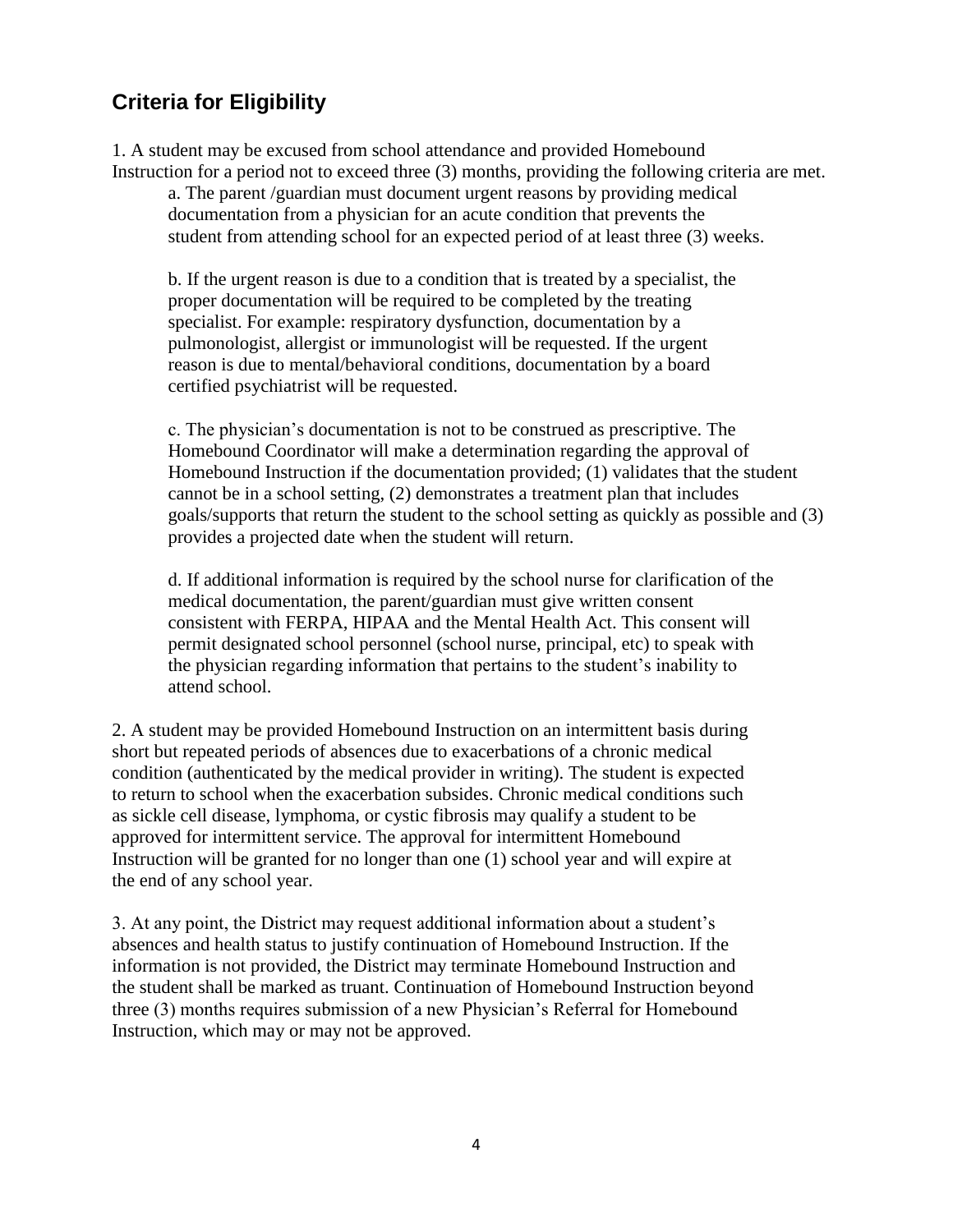## **Pregnant Students/Teen Parents**

Pregnant students are expected to abide by the Wallingford Swarthmore School District attendance policy.

1. If a pregnant student is unable to attend school for a certified medical reason (i.e. requires continuous bed rest, at risk for premature delivery, etc.) the procedure to apply for Homebound Instruction must be followed, if the absences are to extend for more than three (3) weeks.

2. Once a pregnant student delivers her child, her absences from school are to be marked as excused for a maximum of thirty (30) school days. Refer to the School Attendance Procedure for Pregnant Students/ Teen Parent Leave. Once the pregnant student delivers she is considered automatically eligible for Homebound Instruction, following all the same procedures and protocols outlined in this manual.

3. If the student's physician has a certified medical reason for the student to be absent from school for more than six (6) weeks post-partum, the parent and student should initiate the process to obtain homebound services.

4. Homebound Instruction is not to be granted to the student teen parent because of lack of childcare and is not to be granted solely because the pregnant student is in her third trimester.

5. If any assistance is needed in determining the proper procedure for pregnant students or teen parents contact the student's guidance counselor or school administrator for assistance.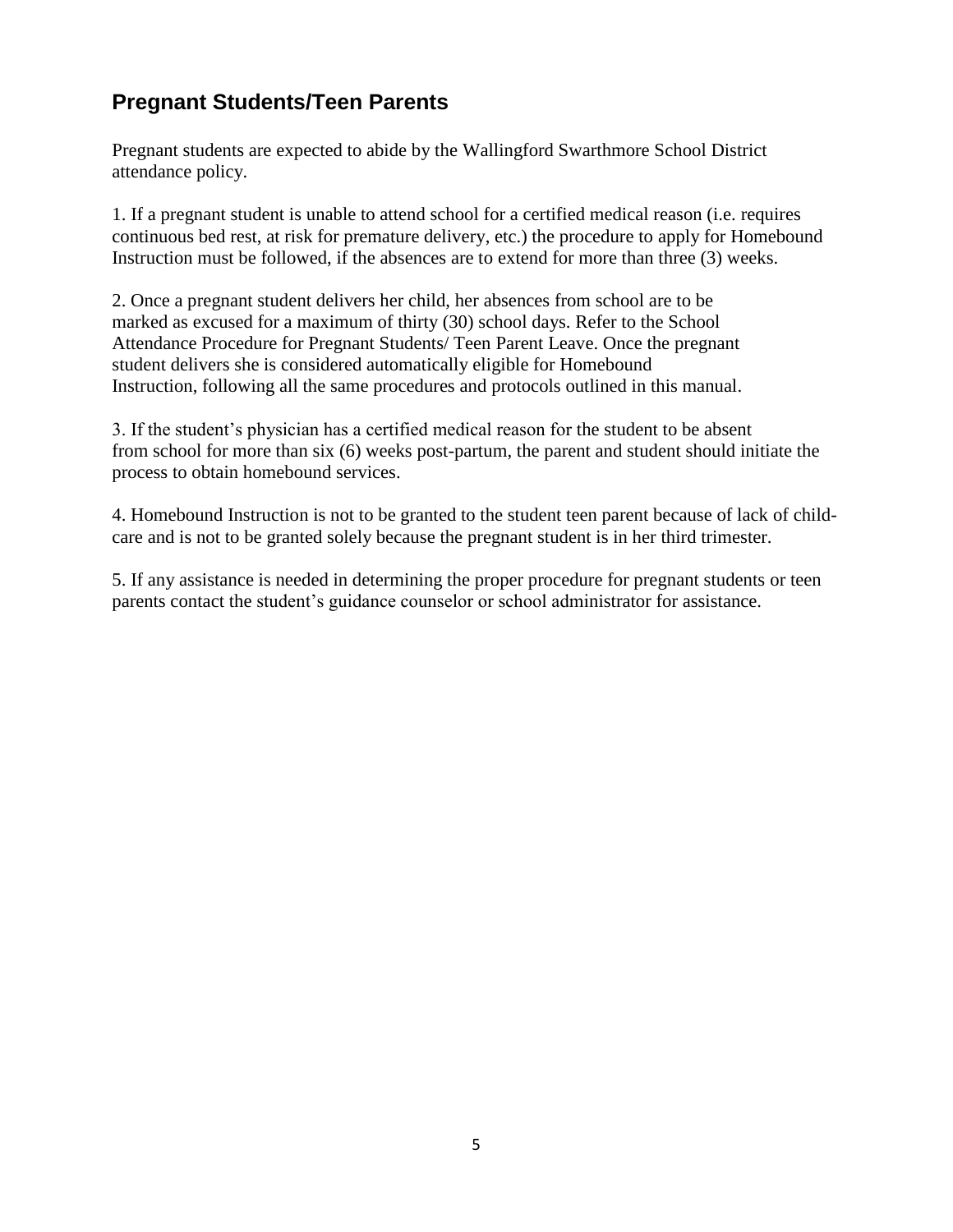## **Procedures**

The timeliness of the school and the District in processing homebound requests is dependent on the completeness and proper documentation of the required **Physician's Referral** for Homebound Instruction

1. All requests for Homebound Instruction are referred to the School Nurse. The School Nurse will provide the parent/guardian:

a. Physician's Referral for Homebound Instruction, current version available online at [http://www.wwsd.org](http://www.wwsd.org/)

2. Completed Physician's Referral for Homebound Instruction form is returned to the School Nurse.

a. The School Nurse verifies that all parts of the **Physician's Referral for Homebound** Instruction are completed, including the anticipated return to school date.

b. The School Nurse may need to contact the medical professional(s), requesting additional information *before* requests are submitted to the Homebound Coordinator.

c. **Physician's Referral for Homebound Instruction** and any supporting documents are provided to the Homebound Coordinator, where the request for services are approved or denied by the Homebound Coordinator.

d. The Homebound Coordinator e-mails the principal, the school nurse, Guidance Counselor and Registration Office with the decision and, if approved, the number of hours allotted per week and the end date of services. If the request is denied, the student must attend school and shall be marked as truant if he or she does not return to school.

#### 3. If the Homebound Instruction request is approved:

a. The **Parent Agreement Letter** is provided to the parent by the Homebound Coordinator.

b. If the student is receiving general education, the Guidance Counselor must work with the student's teachers to complete the **Education Plan for Homebound Instruction**, for the student.

c. If the student is receiving special education services, the Guidance Counselor meets with the IEP team to complete the Education Plan for the Homebound Instruction for the student.

4. Homebound Teacher identification process is initiated by the Guidance Counselor (See "Teacher Identification" section).

5. Homebound Teacher contacts the student's parent/guardian to set up a schedule to deliver instruction. (See "Homebound Teacher General Guidelines").

6. Progress reports and grade shall be submitted to the student's Guidance counselor and the Homebound Coordinator at the termination of Homebound Instruction.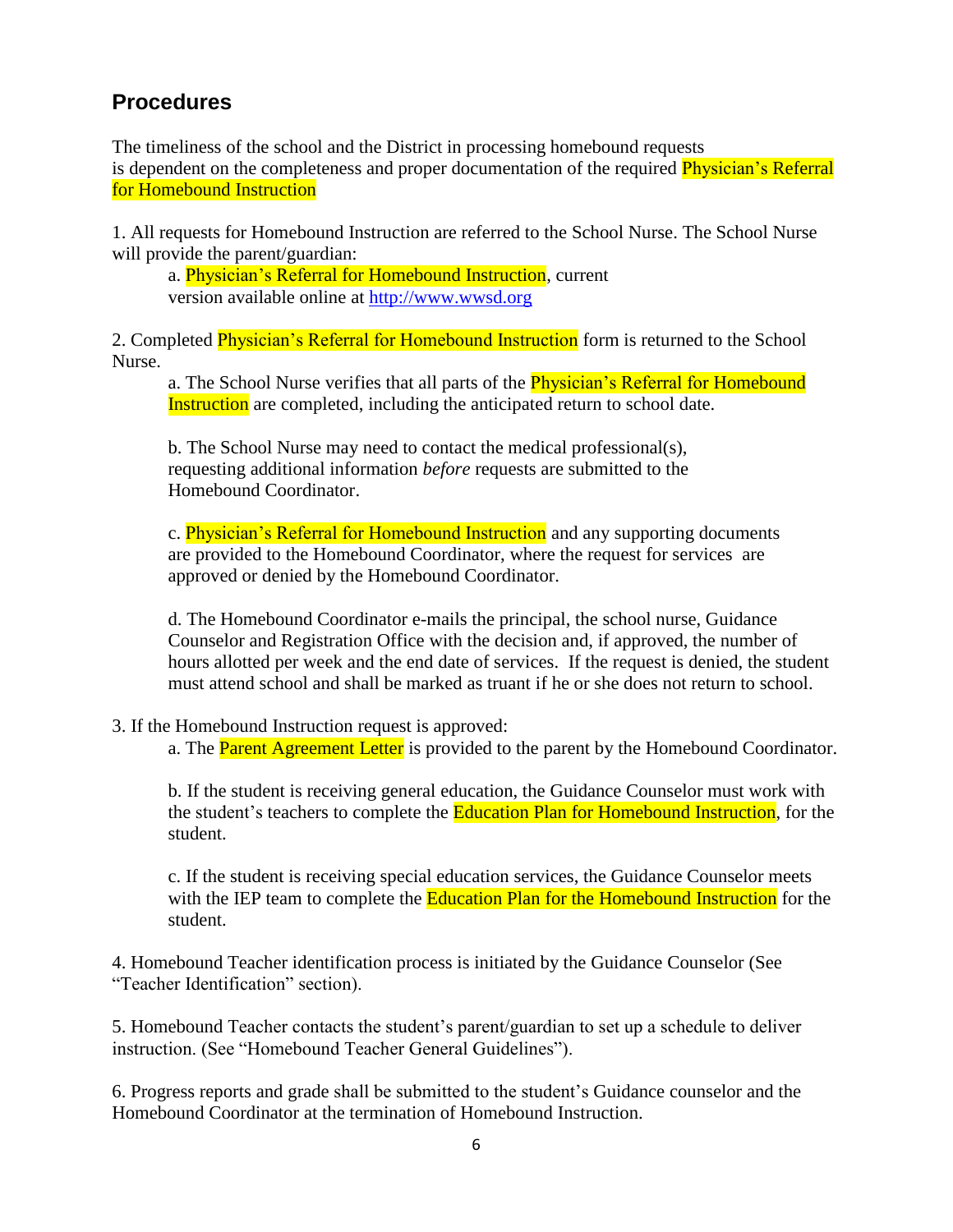7. Homebound Instruction is automatically terminated at the end of the school year unless the student requires ESY as part of an Individualized Education Plan.

8. Student returns to school at the completion of Homebound Instruction.

#### **Additional Procedures**

1. Parent/guardian shall be contacted by the school nurse at least once, half way through the student's scheduled absence, for an update on the Student's progress.

2. Requests for extension of homebound services beyond three (3) months will require a new *Physician's Referral for Homebound Instruction* (See "Renewal or Extension of Homebound Instruction" section).

3. Requests for approval of continuing intermittent homebound service from year to year must be resubmitted in September of every school year.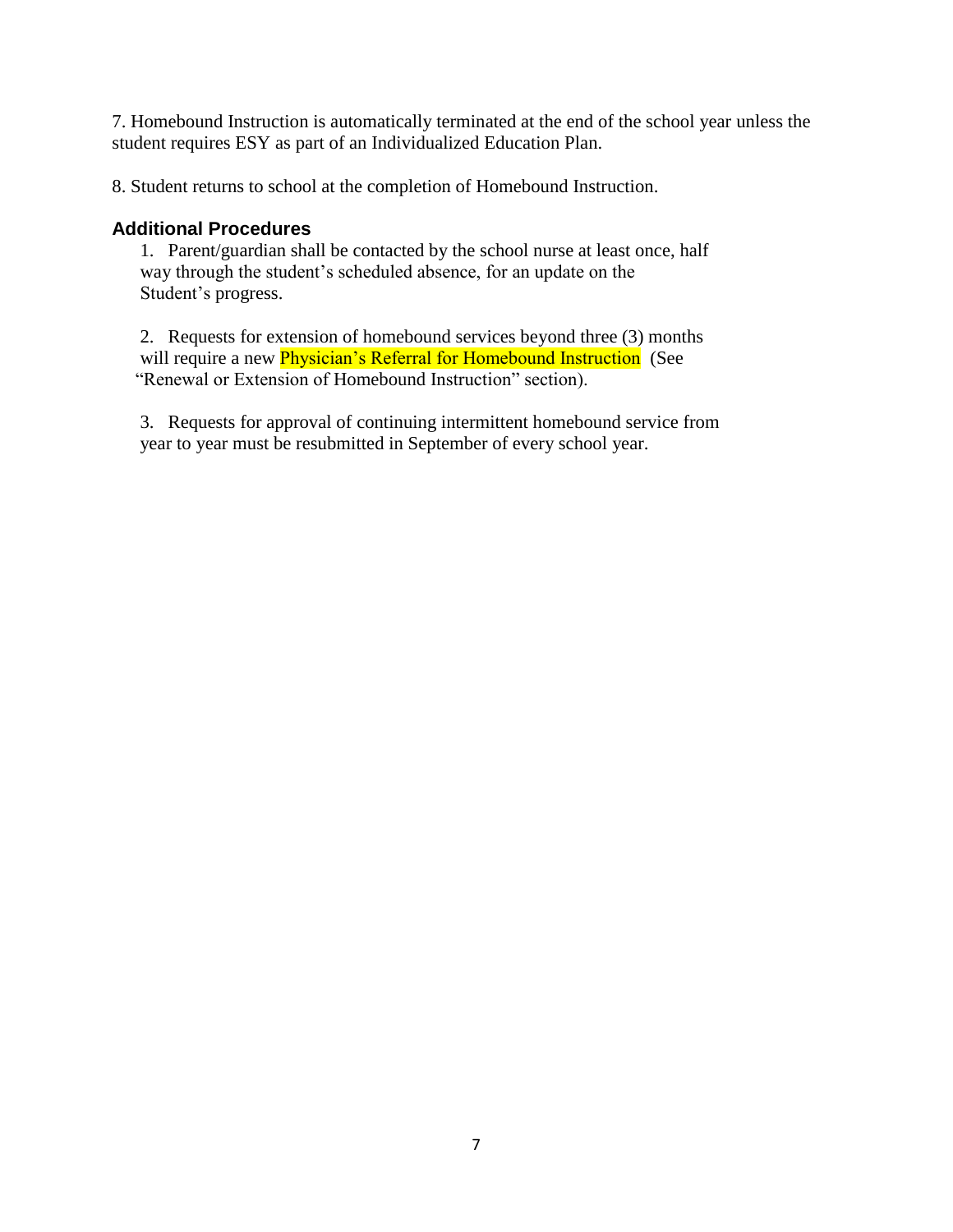## **Roles and Responsibilities**

#### The **School Nurse** will:

1. Provide the parent/guardian with the **Physician's Referral for Homebound** Instruction to be completed by the student's treating medical specialist. For behavioral/mental health conditions, which prevent the student from attending school a board certified psychiatrist is the only health care provider who can assess the student and deem that the student is too ill to attend school.

2. Review and submit a copy of the **Physician's Referral for Homebound Instruction** to the Homebound Coordinator.

3. Monitor the medical progress of the student by contact with the parent/guardian at least once, half way through the scheduled absence.

4. Monitor the need for continuation of Homebound Instruction for the student with a new "Physician's Referral for Homebound Instruction" every three (3) months.

5. Review requests for extension of homebound services beyond three (3) months. Provide the parent with a new **Physician's Referral for Homebound Instruction**, reinitiating all procedures (See "Renewal or Extension of Homebound Instruction" section).

#### The **Homebound Coordinator** will:

1. Review all Referrals for Homebound Instruction and any supporting documents provided by the School Nurse.

2. Inform the parent that request for Homebound Instruction was approved or denied using the Parent Agreement Letter.

3. Notify the principal, the school nurse, Guidance Counselor and Registration Office with the decision and, if approved, the number of hours allowed and end date of services

4. Review, sign and submit all Homebound Reimbursement forms.

5. Provide the Registration Office with specific dates and times of Homebound Instruction provided so that it is properly reported to Pennsylvania's Department of Education.

6. Attempt to identify tutors at the district level or on the board-approved Homebound Instructors list *only* if a tutor cannot be obtained at the school level.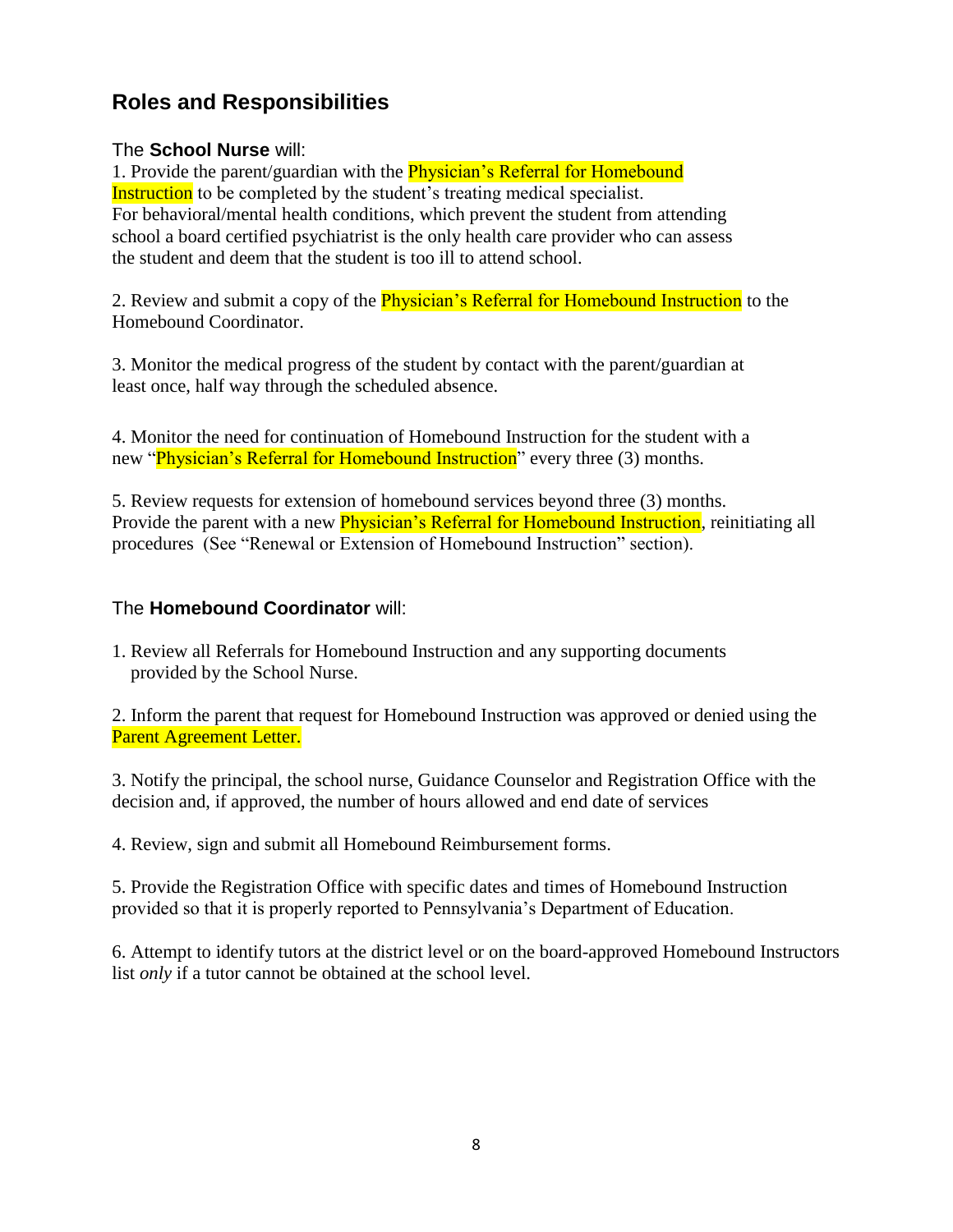#### The **Guidance Counselor** will:

1. Refer all requests for Homebound Instruction from parents/guardians, agencies or other responsible parties to the school nurse.

2. Select and assign homebound teacher(s) to the student upon receipt of notification of approval of Homebound Instruction from the Homebound Coordinator (Refer to the Teacher Identification section).

3. Notify Homebound Coordinator of the name of the homebound teacher(s) for board approval.

4. Work with the appropriate team to develop the **Educational Plan for Students Receiving** Homebound Instruction and submit to the Homebound Instructor.

5. Monitor instructional programs provided to students on homebound status; gather materials based on the Education Plan, provide materials to the instructor, collect graded work, collaborate with the school team to determine if grades/credits will be provided for work submitted.

6. Assure that students shall be credited with full attendance during the approved dates for Homebound Instruction and continue to be counted on the school roll.

7. If Necessary, chair an interagency meeting for students requesting Homebound Instruction for behavioral/mental health conditions, or for students who have existing Interagency support, to discuss the request for Homebound Instruction and the need for the agency support.

a. Parents/guardians must be informed that students excused from school and provided with Homebound Instruction based on a mental health diagnosis are expected to maintain and report progress on the student's treatment plan from the outside agency.

b. Parent/ guardian shall be informed that termination of treatment may result in the discontinuation of Homebound Instruction and designation of truancy on the student attendance report.

c. A plan to return to school should be developed at the interagency meeting.

8. If a student returns to school prior to the expiration of the authorized Homebound Instruction period the Guidance Counselor must immediately notify the Homebound Coordinator.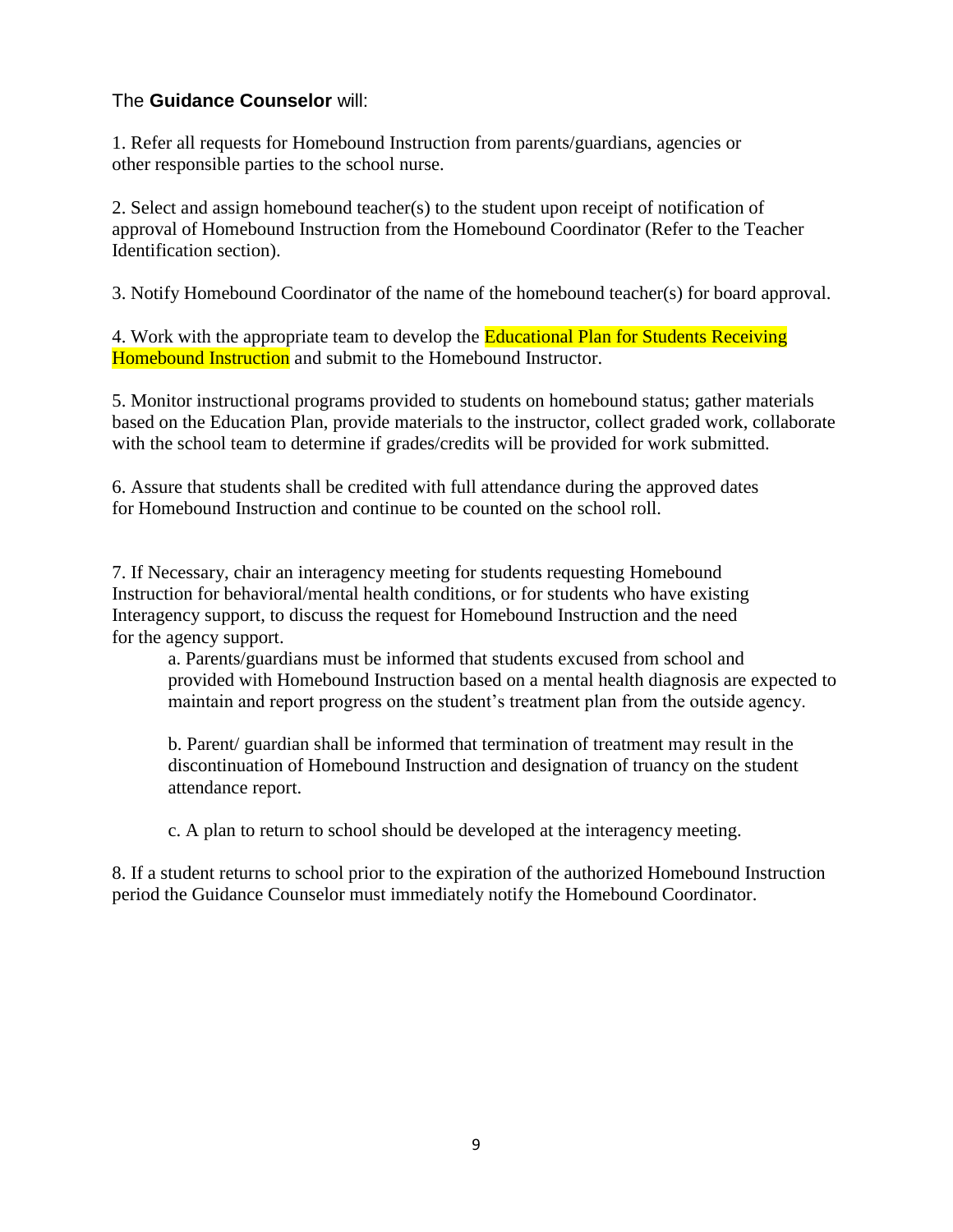#### The **Homebound Teacher** will:

1. Review the "Homebound Teacher's General Guidelines", and the "Explanation of Forms Used for Homebound Instruction" section, including:

- a. Parent Agreement Letter
- b. Education Plan for Students Receiving Homebound Instruction
- c. Progress Report for Students Receiving Homebound Instruction
- d. Reimbursement for Homebound Instruction

2. Ensure that delivery of Homebound Instruction is consistent with the Wallingford Swarthmore School District's school year calendar; no instruction is conducted over holidays or during the summer break.

3. Instruct up to a maximum of five (5) hours per week for each assigned homebound students.

4. Schedule to provide instruction after school hours, concluding no later than: 7:00 pm for homebound students that are in grades K through 3; 8:00pm for homebound students in grades  $4 - 8$ ; and  $9:00$  pm for homebound students in grades  $9 - 12$ .

a. It is advisable that Homebound Instruction should be delivered as close to the end of the school day as possible.

5. Telephone the parent/guardian to establish the dates and times for student Instructional sessions.

6. Contact the parent/guardian prior to each instructional session to ensure that the student is at home and available to receive instruction, prior to arriving at the home.

7. Participate with the special education team and support team in the monitoring of the student's Individual Education Plan (IEP) if the student receives special education.

8. Collect materials from Guidance Counselor, review work and provide grades or specific feedback on individual assignments and submit assignments to the Guidance Counselor.

9. Submit *fully completed* time sheets in a reasonable time frame to the Homebound Coordinator.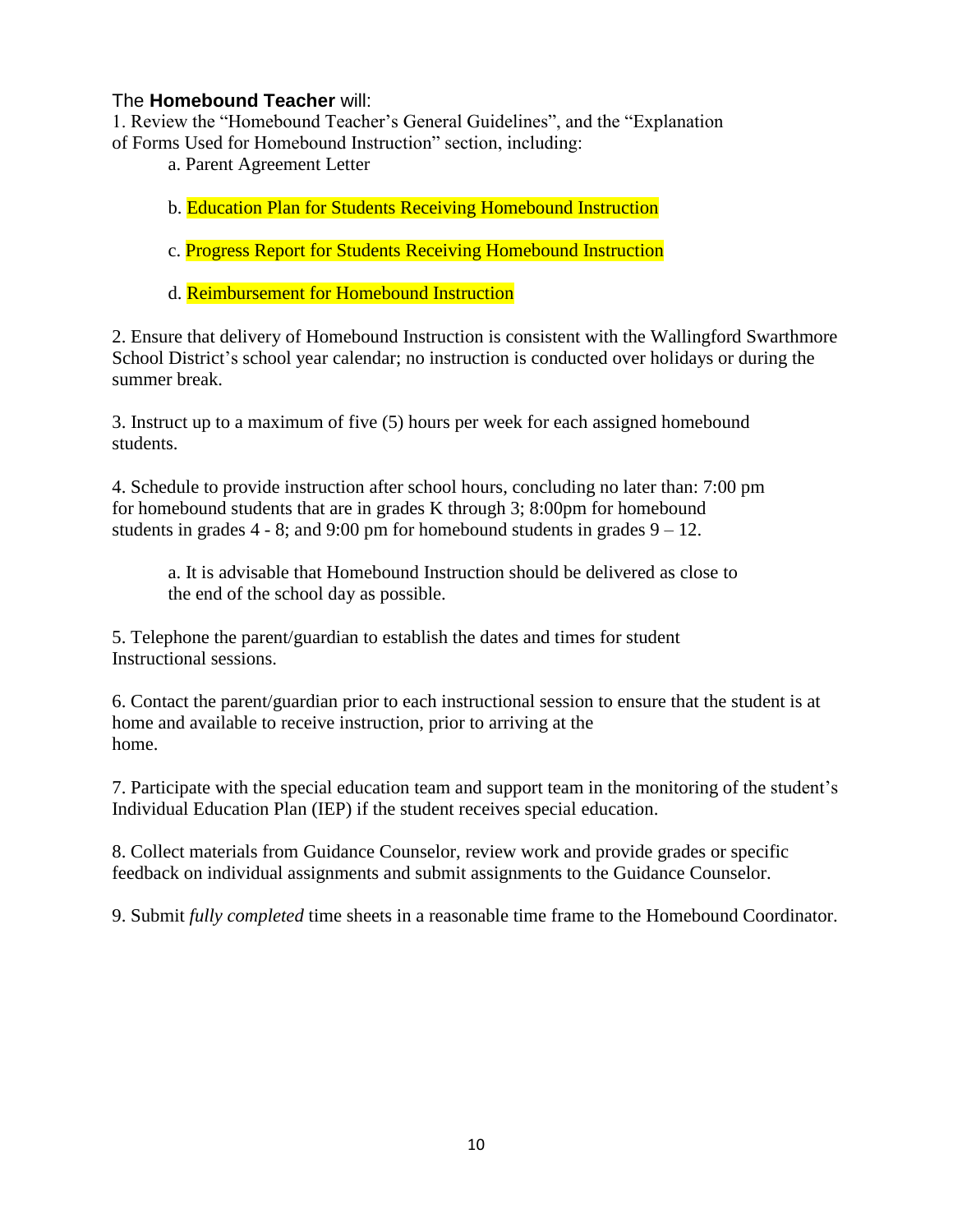#### **IF THE STUDENT IS RECEIVING SPECIAL EDUCATION SERVICES**

#### The **IEP team** will:

1. Complete the Education Plan for Students Receiving Homebound Instruction that aligns with goals and objectives from current IEP.

2. The IEP team must convene if there are any difficulties in the delivery of Homebound Instruction to the student with an IEP.

3. Organize a return plan for the homebound student to return to school reengaged with their instructional program.

The **Parent/Guardian** of the homebound student will: 1. Return the completed Physician's Referral for Homebound Instruction form to the school nurse for review.

2. Arrange with the assigned homebound teacher dates and times that would be optimal for instruction of the child.

3. Sign the **Parent Agreement for Homebound Instruction** letter, and return to homebound teacher upon arrival of first homebound session.

4. Ensure that a responsible adult is present in the home for the instructional hour.

5. Eliminate all distractions such as TV, radio, pets and other young children during instructional and study time.

6. Attempt to arrange doctor appointments, therapy, etc. so they do not conflict with the scheduled instruction when possible. Notify the teacher by 8:30 am to cancel instructional time if the student is too ill to be taught or if any other persons in the home are suffering from a contagious illness.

7. Provide the school nurse with progress updates of the student, at least once, half way through the scheduled absence for Homebound Instruction.

8. Initial Reimbursement for Homebound Instruction after each instructional session.

9. Be responsible for submission to the school nurse a new **Physician's Referral for** Homebound Instruction before the completion of three (3) months of instruction, in the event that the student will require an extension of Homebound Instruction beyond the time previously approved.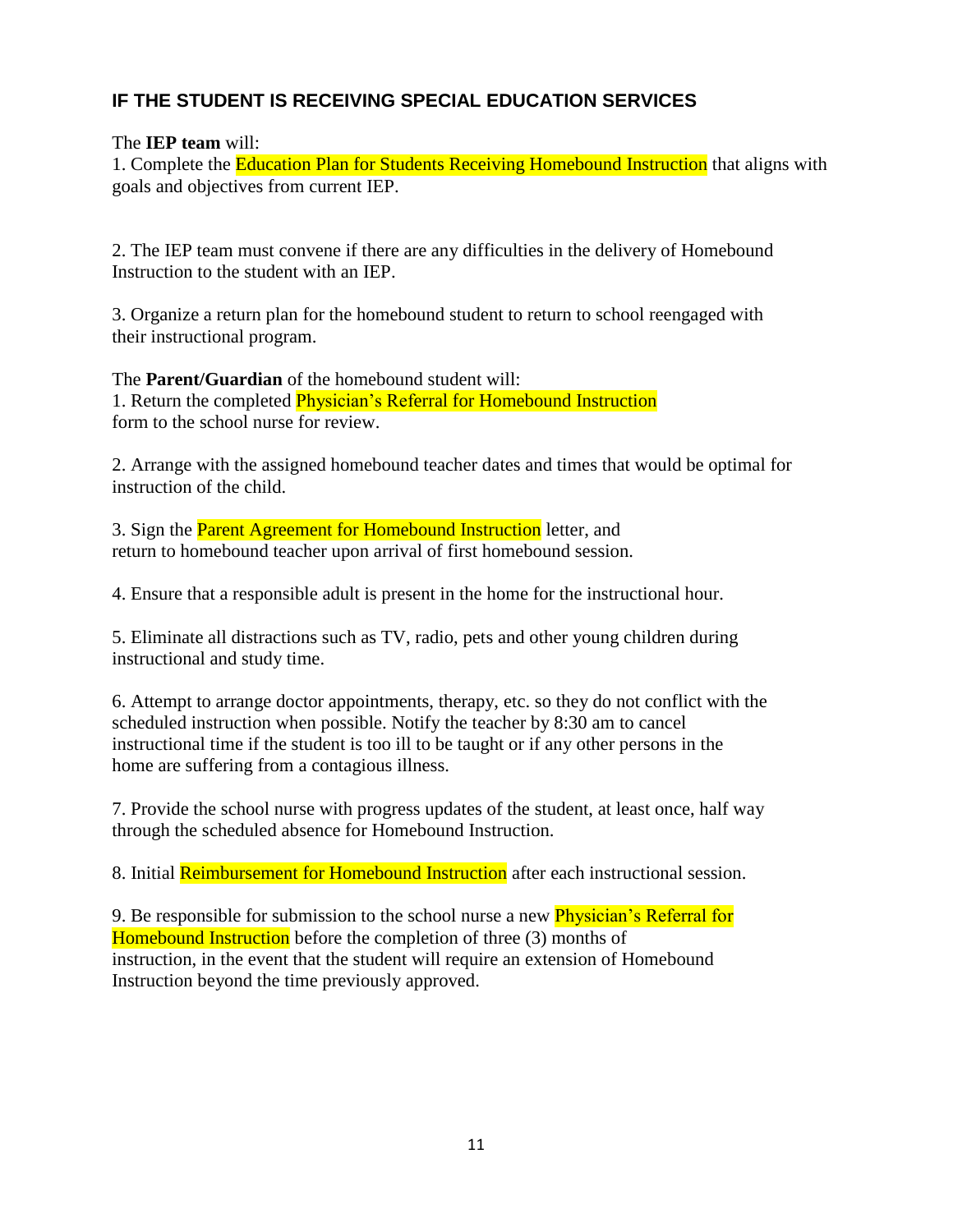#### The **Principal or Assistant Principal** will**:**

1. Ensure that Guidance Counselors are coordinating the Educational Plan for Students Receiving Homebound Instruction.

2. Ensure That Teachers are providing instructional information and materials to the Guidance Counselor in a timely manner.

3. Review grades and teaching hours prior to issuance of report cards or entry on the official student records.

#### The **Office of Special Education** will:

1. Serve as the Homebound Coordinators

2. Contact board approved homebound instructors only after guidance counselors have offered the position to staff members at the school level and no one has accepted.

3. Ensure that the IEP team is coordinating with the Guidance Counselor in the development and monitoring of the Educational Plan for Students Receiving Homebound Instruction.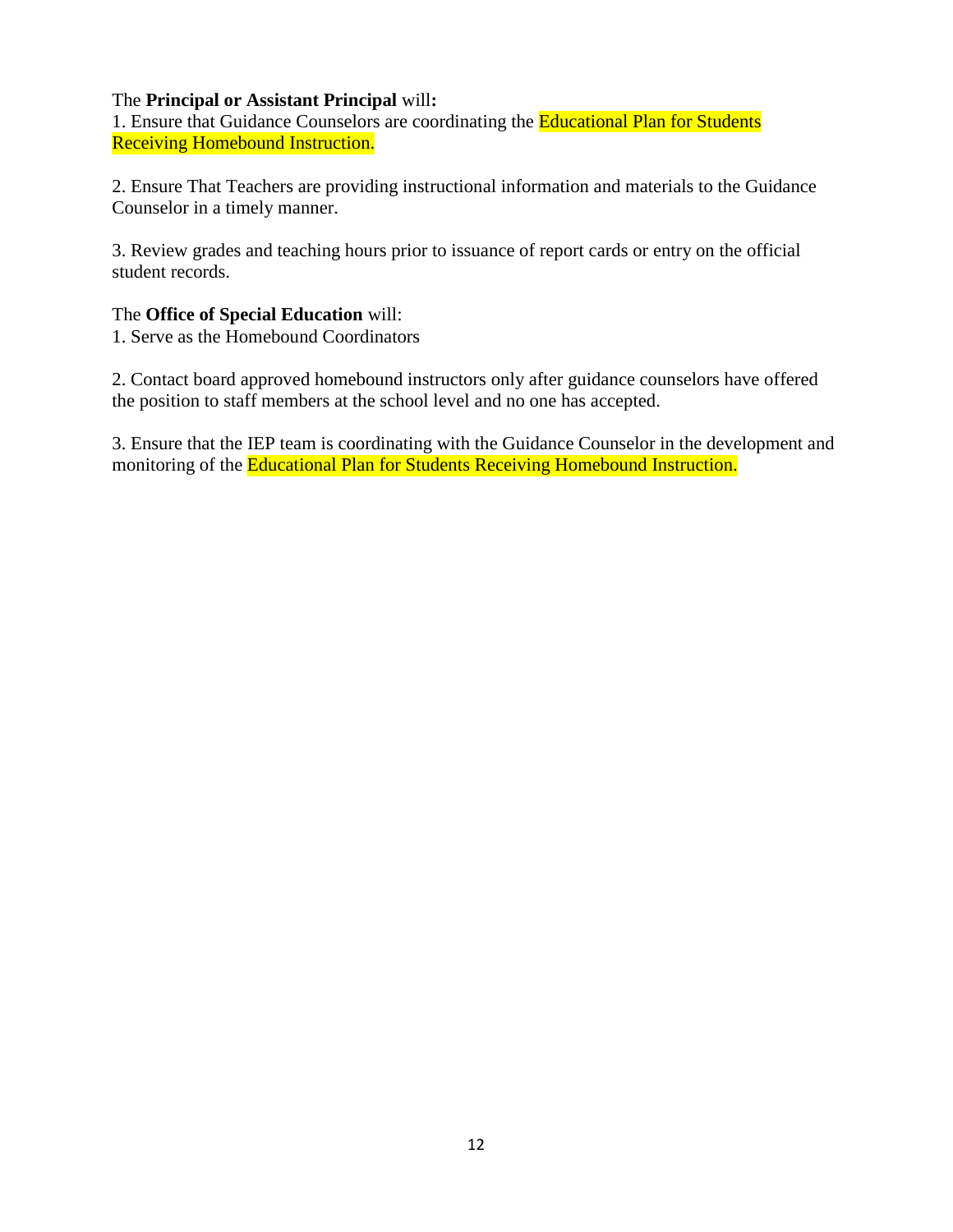## **Teacher Identification**

1. It is the responsibility of the Guidance Counselor to identify a teacher for Homebound Instruction.

2. In elementary schools the student's teacher of record shall be asked first regarding becoming the student's homebound teacher.

3. For students receiving special education in elementary school, the student's special education teacher of record shall be asked first.

4. In middle schools & high schools the student's teacher(s) for the area(s) in which the student will be receiving instruction is approached first regarding becoming the student's homebound teacher.

5. If the position(s) of homebound teacher(s) is unfilled at this point, the position for homebound teacher shall be advertised throughout the school.

6. If the position(s) of homebound teacher(s) remains unfilled, the Homebound Coordinator shall contact board approved tutors.

7. While the position is unfilled, the school may continue to reach out to the student and family and, if appropriate to the health status of the student, engage the student by methods such as learning packets, e-mail, Skype, online courses etc., until a teacher begins Homebound Instruction. Again, students may be *eligible* for Homebound Instruction, but are not *entitled* to it and therefore no make-up sessions or compensatory services will be provided.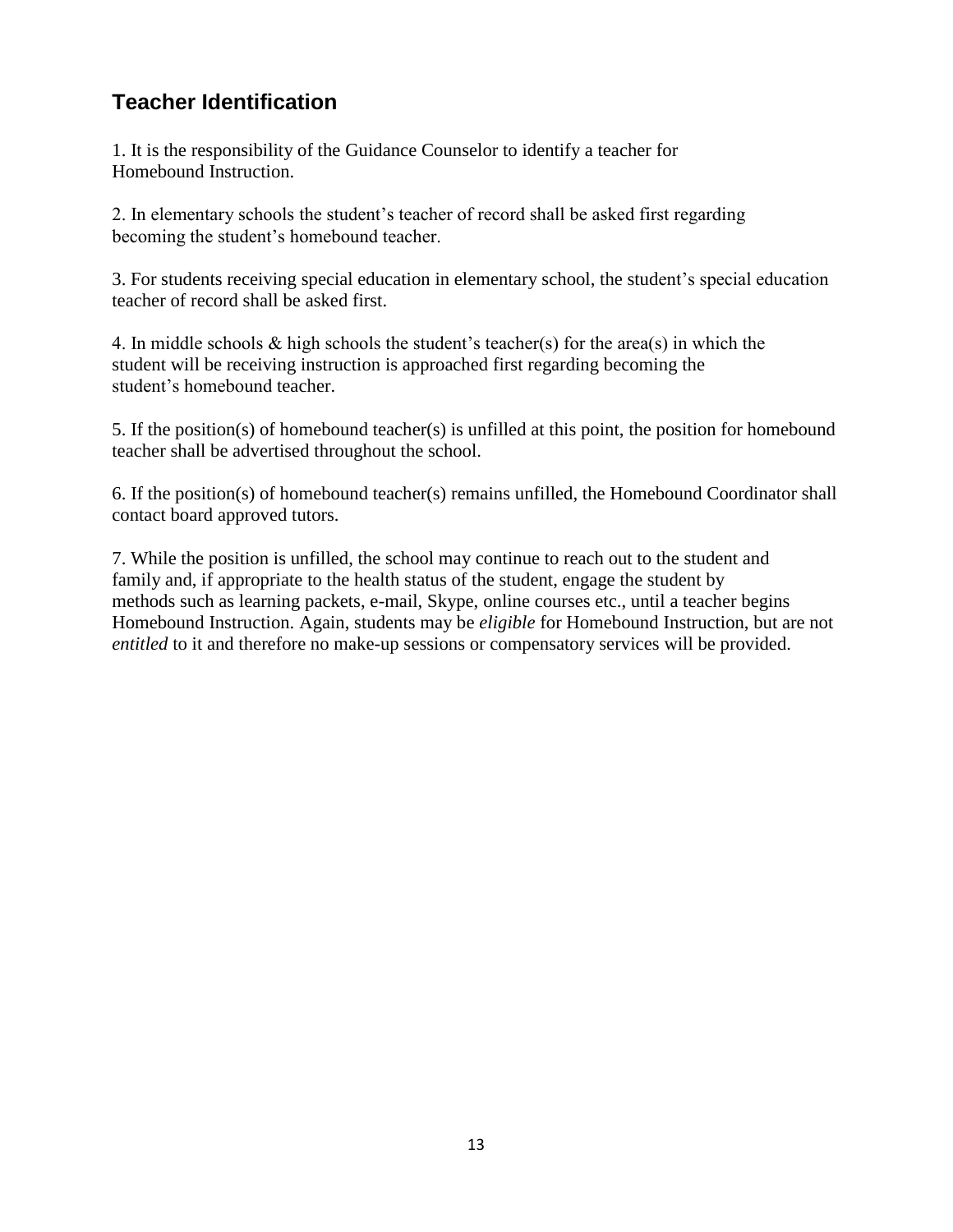## **Instructional Hours**

Homebound Instruction is intended as a temporary accommodation to keep the student engaged in the school program. It is not intended, nor can it be construed, as a method of delivering the full curriculum.

1. If the Homebound Coordinator approves the request for Homebound Instruction for a minimum of four (4) weeks, but less than three (3) months, Homebound Instruction will consist of:

a. Elementary Level  $(K-5)$ : Three  $(3)$  hours weekly

b. Middle School Level (6-8): Four (4) hours weekly.

c. High School Students (9-12): Five (5) hours weekly.

2. If the Homebound Coordinator approves a request for an extension of homebound services after the completion of three (3) months, instructional hours may consist of Intermittent Homebound Instruction.

3. **Intermittent Homebound Instruction** may be provided for students with chronic medical conditions that, although under treatment, have episodes of exacerbation and abatement of symptoms, resulting in recurring periodic absences. The absences must be for the condition that the Intermittent Homebound Instruction was approved. Homebound Instruction will consist of:

a. Elementary students (K-5) are to receive three (3) hours of instruction per the equivalent of 5 days of absences.

b. Middle School Level (6-8): Four (4) hours of instruction per the equivalent of 5 days of absences.

c. High School Students (9-12): Five (5) hours of instruction per the equivalent of 5 days of absences.

**Example 1:** If an elementary student has scheduled kidney dialysis for 3 days per week (Monday, Wednesday and Friday), he can receive Intermittent Homebound Instruction once he has missed 5 days of school. Therefore, after the second consecutive Wednesday he would have had five (5) days of excused absences because of his chronic condition and would be entitled to two (3) hours of instruction.

**Example 2:** A high school student in grade 9-11 has sickle cell disease and experiences a period of sickle cell crisis that lasts for a period of ten (10) school days. Once the student feels better she would be entitled to six (10) hours of Intermittent Homebound Instruction.

## **Extended School Year (ESY) Programs**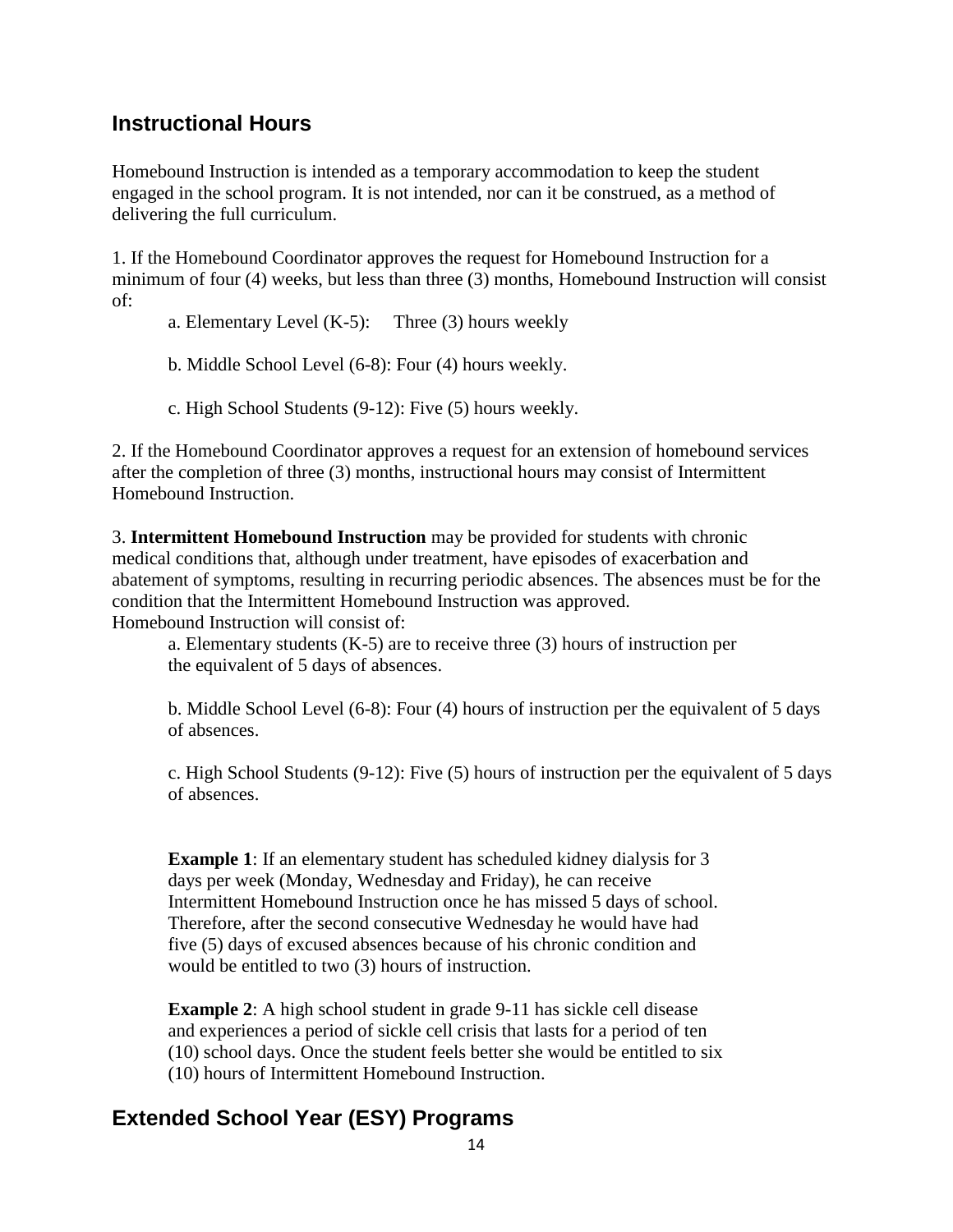1. A student with an IEP who is receiving Homebound Instruction that is approved to continue to the end of the school year and whose IEP team has determined is eligible for ESY may be eligible for ESY Homebound Instruction.

a. ESY homebound service must have been authorized through the usual Homebound Instruction approval process.

2. ESY Homebound Instruction teachers must be selected though the ESY teacher selection process as part of the regular ESY program

## **Renewal or Extension of Approved Service**

1. The school nurse will contact the parent/guardian of the student receiving Homebound Instruction at least half way through the scheduled absence (i.e., if a student is scheduled to be absent for 12 weeks, there should be contact made between the nurse and the parent/guardian by at least 6 weeks).

a. If a treating medical specialist (a psychiatrist in cases of mental illness) feels that a student will require more than 3 months of Homebound Instruction a new **Physician's Referral for Homebound** will be required.

b. The school nurse will explain to the parent/guardian that it is the parent/guardian's responsibility to see that the required referral forms are completed and presented to the school in a timely manner. The school nurse will inform the parent/guardian that if the **Physician's Referral for** Homebound is incomplete or does not demonstrate an urgent medical reason for excusal of school attendance, the request will not be approved.

2. At any point the District may request additional information to clarify the need for Homebound Instruction. Additional information requested may include, but is not limited to, the treatment plan, goals and objectives of treatment, and when student can be expected to return to school.

3. If the information is not provided the District may change the attendance status of the student from excused to unexcused followed by a truancy referral.

4. The **Physician's Referral for Homebound** must be completed and signed before the three (3) month period expires in order for service to continue without interruption.

5. The new **Physician's Referral for Homebound** must be submitted for approval to the Homebound Coordinator.

6. If the school nurse does not receive a new **Physician's Referral for Homebound Instruction** is to be discontinued by the school and the student shall be marked as truant if the student does not return to school.

7. Students who are receiving Intermittent Homebound Instruction will require one (1) Physician's Referral for Homebound Instruction (SEC-137A) for each school year.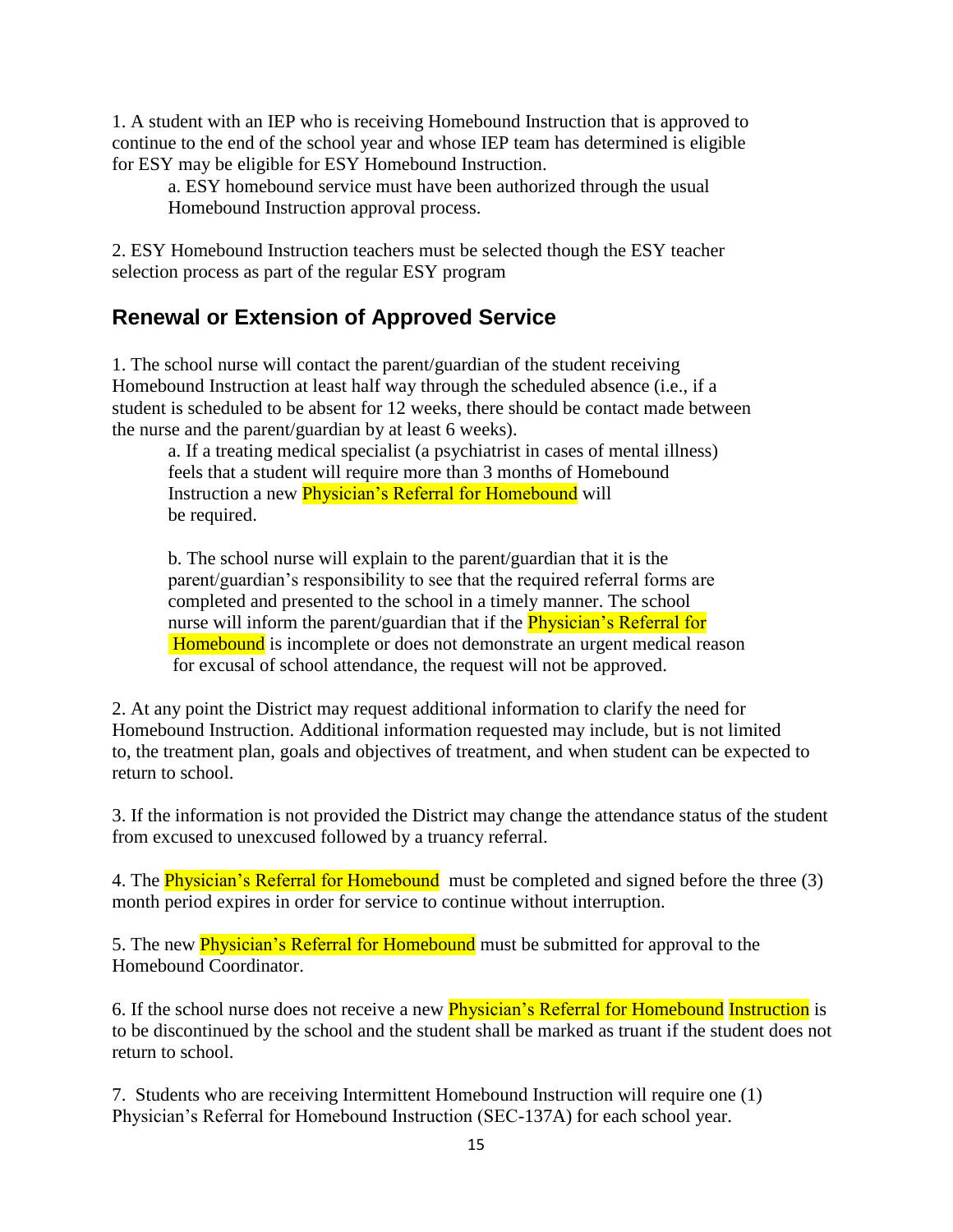8. If a student returns to school prior to the expiration of the authorized Homebound Instruction period the Guidance Counselor must immediately notify the Homebound Coordinator.

### **Student Grades, Attendance and Records**

1. Homebound teachers must grade each individual assignment or provide some type of written feedback for completed work. Grades or written feedback should be submitted by the Homebound teacher to the Guidance Counselor.

2. Homebound teachers will enter grades or written feedback for individual assignments in the Progress Report for Students Receiving Homebound Instruction. Whether or not a student earns a grade or credit for work done while on Homebound Instruction is based on the school team's review of the Educational Plan and the work submitted.

3. All grades and/or Credits and teaching hours will be reviewed by the Principal or Assistant Principal prior to issuance of report cards or entry on the official student records.

4. Students who are approved to receive Homebound Instruction are to be marked present.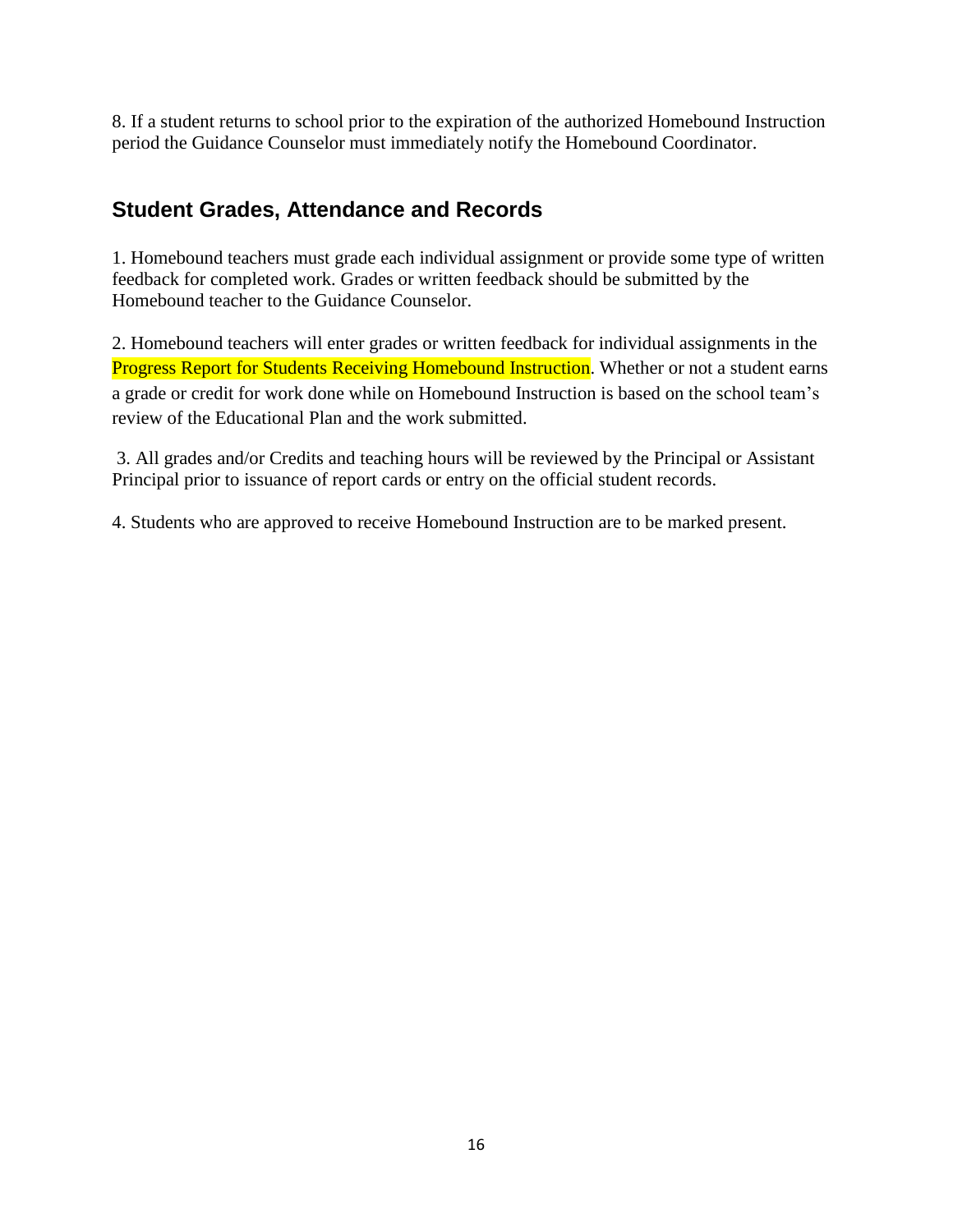## **Homebound Teacher's General Guidelines**

1. Review carefully the materials enclosed in the "Homebound Procedure Manual" before visiting the home.

2. Delivery of Homebound Instruction must be consistent with the Wallingford Swarthmore School District's calendar. Homebound Instruction is not to be delivered on days that school is not in session; school holidays, weekends, summer (except in the case of ESY eligible students).

3. Instruct up to a maximum of four (5) hours per week for each assigned homebound student depending on the students grade level.

4. Schedule to provide instruction after school hours, concluding no later than: 7:00 pm for homebound students who are in grades K through 3; 8:00pm for homebound students in grades 4- 8; and 9:00pm for homebound students in grades 9-12.

a. It is advisable that Homebound Instruction be delivered as close to the end of the school day as possible.

5. When preparing lesson plans for Homebound Instruction sessions: a. Refer to Education Plan for Students Receiving Homebound Instruction as a guide for instruction.

b. Instruction in the designated courses will be based on the Wallingford-Swarthmore School District's curriculum or and/or the student's IEP goals.

c. Textbooks and other instructional materials are to be provided by the Guidance Counselor at the student's home school.

d. All Homebound students are to participate in all state and District assessments including the PSSA, the PASA , the Keystones and any local assessments. Arrangements for test administration are to be made with the homebound student's Guidance Counselor at the home school.

6. Homebound teachers will enter grades or written feedback for individual assignments in the Progress Report for Students Receiving Homebound Instruction. Whether or not a student earns a grade or credit for work done while on Homebound Instruction is based on the school team's review of the Educational Plan and the work submitted.

7. Grades for student work are to be reviewed by the principal or administrative designee prior to issuance of report card grades or entry on the official student records.

8. Homebound teachers may be expected to participate in IEP meetings for students receiving Special Education services and support team in the development and monitoring of the student's Individual Education Plan(IEP) while the student is receiving Homebound Instruction.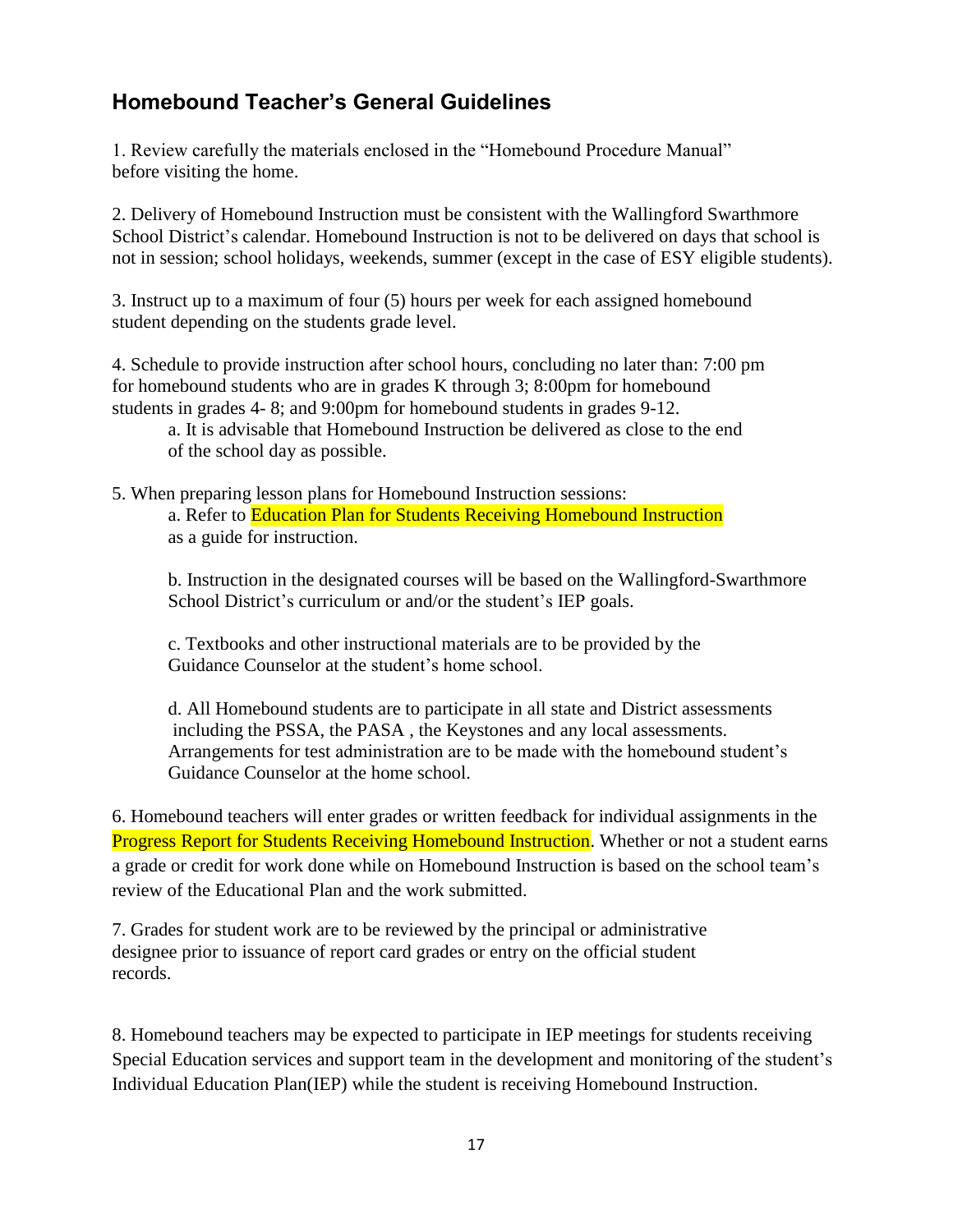9. Documentation of Homebound Instruction via the Education Plan for Students Receiving Homebound Instruction and the Progress Report for Students Receiving Homebound Instruction will be maintained by the Guidance Counselor at the student's home school.

11. The homebound student's Guidance Counselor at the home school will also need to be informed in writing if there are any difficulties in delivering instruction are encountered or if there is a breech in the Parent Agreement.

12. The Homebound Instruction hours must be logged on the **Reimbursement for Homebound** Instruction. The Reimbursement for Homebound Instruction should be initialed by the homebound student's parent/guardian and signed by the Homebound Coordinator.

## **Explanation of Forms used for Homebound Instruction**

#### **Education Plan for Students Receiving Homebound Instruction:**

1. Should be completed by the Guidance Counselor in coordination with the student's teachers and/or IEP team, once approval for Homebound Instruction is received from the Homebound Coordinator.

a. The student's home school teacher(s) or the IEP Team are required to provide the information to complete the Current Educational Program section.

b. The student's teachers or the IEP team, are required to provide the information to complete the Proposed Educational Plan section.

2. A completed copy is to be given to the assigned homebound teacher and a copy should remain in the student's cumulative file and the student's confidential file in the Office of Special Education if the student has an IEP.